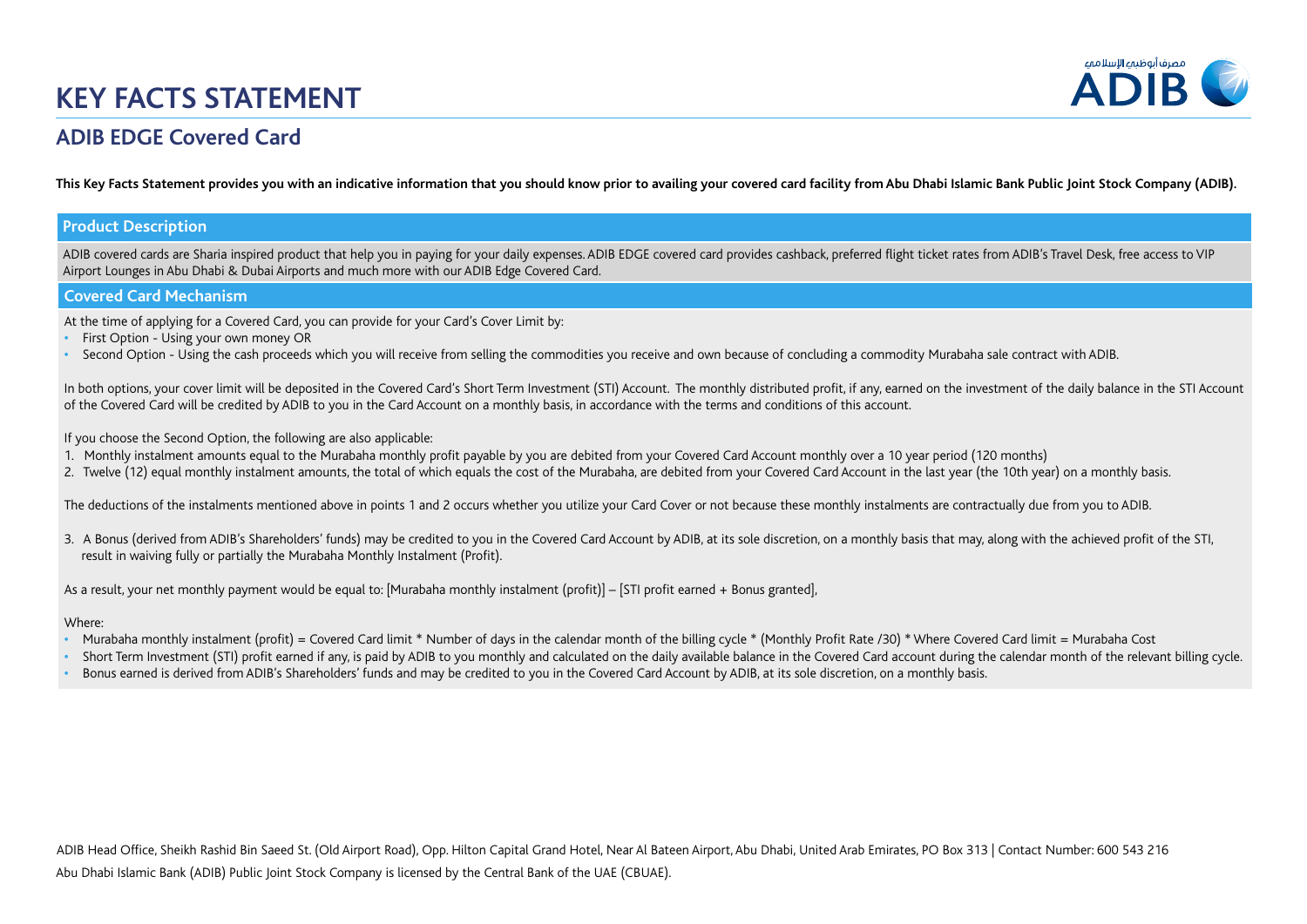# **KEY FACTS STATEMENT**



| <b>Murabaha Structure</b>                                              |                                                                                                                                                                              |                                                                                                                                                                                                                                                                                                                                                                                                              |  |  |  |  |
|------------------------------------------------------------------------|------------------------------------------------------------------------------------------------------------------------------------------------------------------------------|--------------------------------------------------------------------------------------------------------------------------------------------------------------------------------------------------------------------------------------------------------------------------------------------------------------------------------------------------------------------------------------------------------------|--|--|--|--|
| Murabaha Contract related to the Covered Card                          |                                                                                                                                                                              | Islamic contract between you and the Bank, under which the Bank sells to you an undivided common share in a quantity of specific commodities that is<br>owned by the Bank through Murabaha means on a deferred payment over 10 years tenor, where the Murabaha cost and the profit amount are fully disclosed<br>to you. To continue utilizing the card, it must be renewed after a period of 10 (ten) years |  |  |  |  |
| Murabaha Profit Amount                                                 | Profit paid by you to the Bank under the Murabaha sale contract, where both cost price and profit amount equal the total sale price.                                         |                                                                                                                                                                                                                                                                                                                                                                                                              |  |  |  |  |
| <b>Key Product Features</b>                                            |                                                                                                                                                                              |                                                                                                                                                                                                                                                                                                                                                                                                              |  |  |  |  |
| Minimum Payment                                                        | 5% of the monthly utilized amount of cover amount ("Present Balance") as shown in the monthly statement of the relevant statement period or AED 100,<br>whichever is higher. |                                                                                                                                                                                                                                                                                                                                                                                                              |  |  |  |  |
| Grace period                                                           | Up to 55 days from the date of transaction                                                                                                                                   |                                                                                                                                                                                                                                                                                                                                                                                                              |  |  |  |  |
| <b>ADIB Reward Points</b>                                              | 2.5 reward points for AED 1 spend and 0.25 reward points for Special MCCs <sup>1</sup>                                                                                       |                                                                                                                                                                                                                                                                                                                                                                                                              |  |  |  |  |
| ADIB Rewards Program                                                   | Reward Points earned can be redeemed against airline tickets purchased with the Covered Card or select shopping mall vouchers                                                |                                                                                                                                                                                                                                                                                                                                                                                                              |  |  |  |  |
| Cash Withdrawal Limit                                                  | 100% of the Covered Limit                                                                                                                                                    |                                                                                                                                                                                                                                                                                                                                                                                                              |  |  |  |  |
| Over Limit                                                             | You are not allowed to go over limit on transactions                                                                                                                         |                                                                                                                                                                                                                                                                                                                                                                                                              |  |  |  |  |
| <b>Fees and Charges</b>                                                |                                                                                                                                                                              |                                                                                                                                                                                                                                                                                                                                                                                                              |  |  |  |  |
|                                                                        |                                                                                                                                                                              |                                                                                                                                                                                                                                                                                                                                                                                                              |  |  |  |  |
| Monthly Profit Rate (Fixed)                                            |                                                                                                                                                                              | Monthly profit rate for the ADIB Edge Card is 2.99%                                                                                                                                                                                                                                                                                                                                                          |  |  |  |  |
| Annual Fee                                                             |                                                                                                                                                                              | AED 750 + VAT                                                                                                                                                                                                                                                                                                                                                                                                |  |  |  |  |
| Supplementary card issuance (5th card onwards)                         |                                                                                                                                                                              | AED 250 + VAT                                                                                                                                                                                                                                                                                                                                                                                                |  |  |  |  |
| Donation commitment to Charity in case of a late payment event         |                                                                                                                                                                              | <b>AED 100</b><br>This donation commitment is applied to the Covered Card account in case you make no payment towards the due amount by the cycle date.<br>Some part of this amount is retained by the Bank towards actual collection expenses.                                                                                                                                                              |  |  |  |  |
| ATM Cash Withdrawal Fee <sup>2</sup>                                   |                                                                                                                                                                              | 3% of the withdrawal amount (minimum AED 99) + VAT                                                                                                                                                                                                                                                                                                                                                           |  |  |  |  |
| Card Replacement Fee <sup>3</sup>                                      |                                                                                                                                                                              | $AED 75 + VAT$                                                                                                                                                                                                                                                                                                                                                                                               |  |  |  |  |
| Monthly Contribution related to Takaful Scheme (optional) <sup>4</sup> |                                                                                                                                                                              | 0.77 fils per AED 100 cover amount utilized                                                                                                                                                                                                                                                                                                                                                                  |  |  |  |  |
| Fee for liability/no liability certificate                             |                                                                                                                                                                              | $AED$ 50 + VAT                                                                                                                                                                                                                                                                                                                                                                                               |  |  |  |  |
| Fee for copy of additional statement                                   |                                                                                                                                                                              | $AED 45 + VAT$                                                                                                                                                                                                                                                                                                                                                                                               |  |  |  |  |

<sup>1</sup>Specific category spends include Supermarkets, Government Services (e.g. Fines, Taxes), Utilities, Education, Service/Petrol Stations, Real Estate Agents, Public Transport (e.g. Taxis, Metro, Buses), Road Tolls/Salik, Charities/Religious Organisations.

2 Includes cash withdrawal at ATMs, Exchange Houses or similar, transfer of the original cover of the Card to any ADIB Account. This will also include all Transactions at merchants classified as "Security Brokers/Dealers" (under Visa Merchant Category Code 6211) including but not limited to National Bonds Corporation Transactions. Additionally, such Transactions will not qualify for Miles, Cashback or any other reward scheme.  $^{\text{3}}$ Will not be charged for damaged Cards if the Cardholder delivers the damaged Card to the Bank.

4 The Monthly Contribution includes the Monthly Takaful Contribution and the fee of the arrangement, distribution and other services related to the Takaful scheme. For Takaful products, all contribution amounts are inclusive of VAT if applicable. For all Cards including Supplementary Cards, Monthly Contribution amount shall be linked to the Principal Card.

ADIB Head Office, Sheikh Rashid Bin Saeed St. (Old Airport Road), Opp. Hilton Capital Grand Hotel, Near Al Bateen Airport, Abu Dhabi, United Arab Emirates, PO Box 313 | Contact Number: 600 543 216

Abu Dhabi Islamic Bank (ADIB) Public Joint Stock Company is licensed by the Central Bank of the UAE (CBUAE).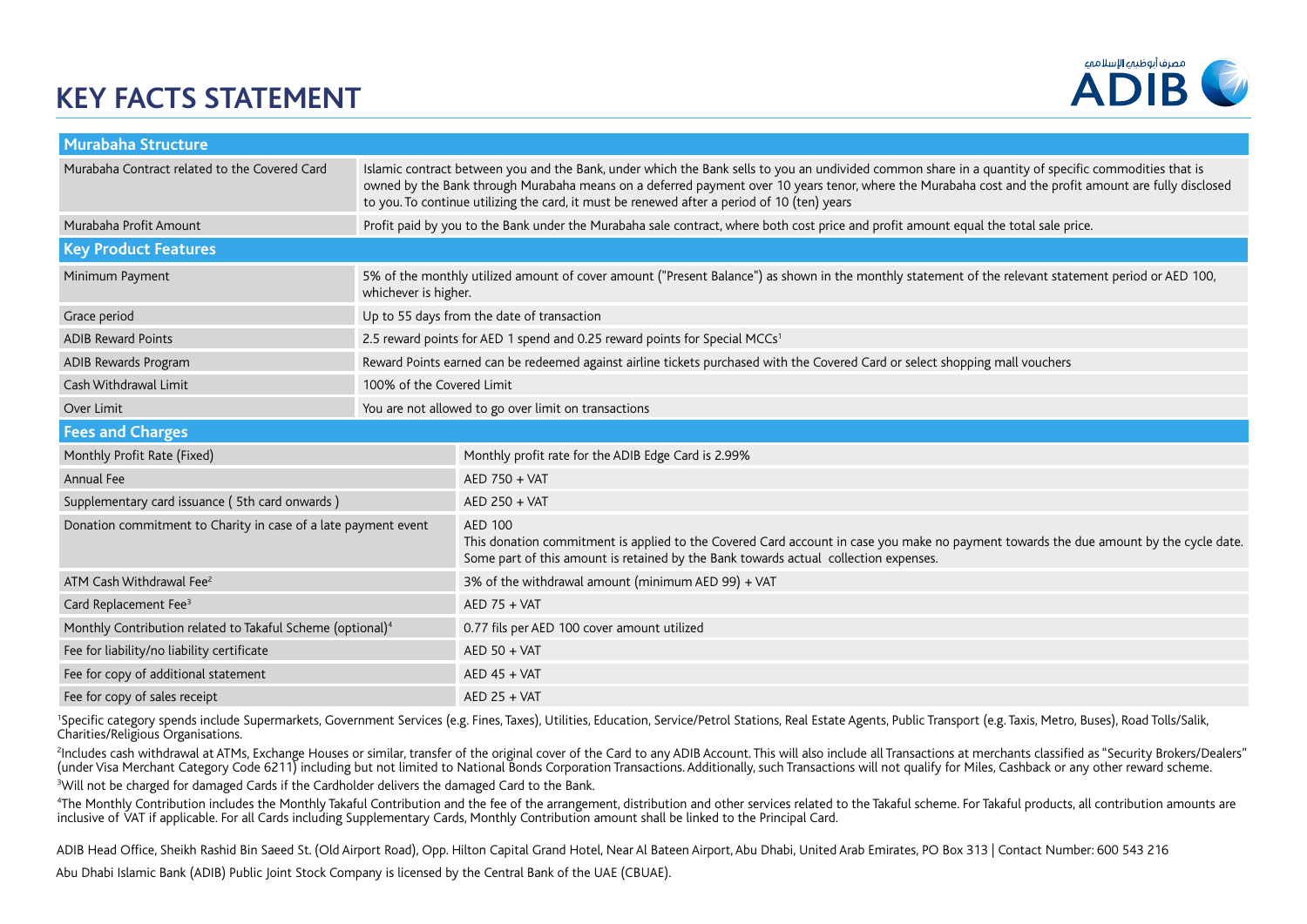# **KEY FACTS STATEMENT**



Note: VAT means "value added tax" imposed on the supply of goods or services under Law No. 8 of 2017 and the related executive regulations or any similar future taxes. For complete list for Schedule of charges please visit https://adib.com/en/SiteAssets/cards-documents/ADIB\_Covered-Cards\_Schedule-of-Charges\_and\_Fees.pdf. This is subject to change as per the instruction of Federal Tax Authority. VAT is exclusive on all above fees and charges unless specified.

### **Key Requirements, Limitations, Obligations and Risks**

The following eligibility criteria as mandated by the UAE Central Bank will be applied while evaluating the applicant's eligibility for a covered card:

- 1. Minimum age of the consumer to be 21 years
- 2. Minimum monthly income of the consumer to be AED 5,000
- 3. Maximum Debt Service Ratio (total monthly obligations towards financial facilities as a component of monthly income) should not exceed 50% (30% for pensioners), 5% of which is related to your minimum Covered Card monthly payment.

Note: You shall not provide your password or share your personal identification number (PIN) to anyone or leave them written down and accessible to others to observe.

| <b>Financial Terms</b>  |                                                                                                                                                 |  |  |  |  |
|-------------------------|-------------------------------------------------------------------------------------------------------------------------------------------------|--|--|--|--|
| Cover Amount            | The maximum amount available on the covered card for your use.<br>Note: ADIB encourage you to use covered cards only for necessary expenditure. |  |  |  |  |
| Minimum Monthly Payment | The minimum amount that you need to pay by the payment due date to ensure that the covered card account is not overdue.                         |  |  |  |  |

### **Key Disclosures**

- 1. ADIB Covered Card Terms and Conditions apply that prohibit using ADIB Covered Card for any non-Shari'a complaint products/ services as determined by the Internal Shari'a Supervisory committee of ADIB including but not limited to, alcohol, pork products, gambling, tobacco, casinos, bars, nightclubs, merchants selling and/or providing pornography related products and/or services.
- 2. The Bank will share the cardholder's data and financial position with Al Etihad Credit Bureau as mandated by the UAE Central Bank. The facility extended and any delay/ missing payments will therefore have an impact on your credit history and ability to take other facilities.

#### **Amendment of Terms and Conditions and Schedule of Charges:**

The Bank reserves the right to amend the ADIB Covered Card Terms and Conditions, Schedule of Charges Banking Services and Tariff Board and other fees payable by the Cardholder from time to time after giving a notice period of at least 60 days, after which the changes shall become effective.

Current ADIB Covered Card Terms and conditions are available at https://www.adib.ae/en/SiteAssets/Cards-terms-and-conditions/ADIB\_Covered-Card\_terms\_and\_conditions.pdf and Schedule of Charges are available at https://adib.com/en/SiteAssets/cards-documents/ADIB\_Covered-Cards\_Schedule-of-Charges\_and\_Fees.pdf

Abu Dhabi Islamic Bank (ADIB) Public Joint Stock Company is licensed by the Central Bank of the UAE (CBUAE). ADIB Head Office, Sheikh Rashid Bin Saeed St. (Old Airport Road), Opp. Hilton Capital Grand Hotel, Near Al Bateen Airport, Abu Dhabi, United Arab Emirates, PO Box 313 | Contact Number: 600 543 216